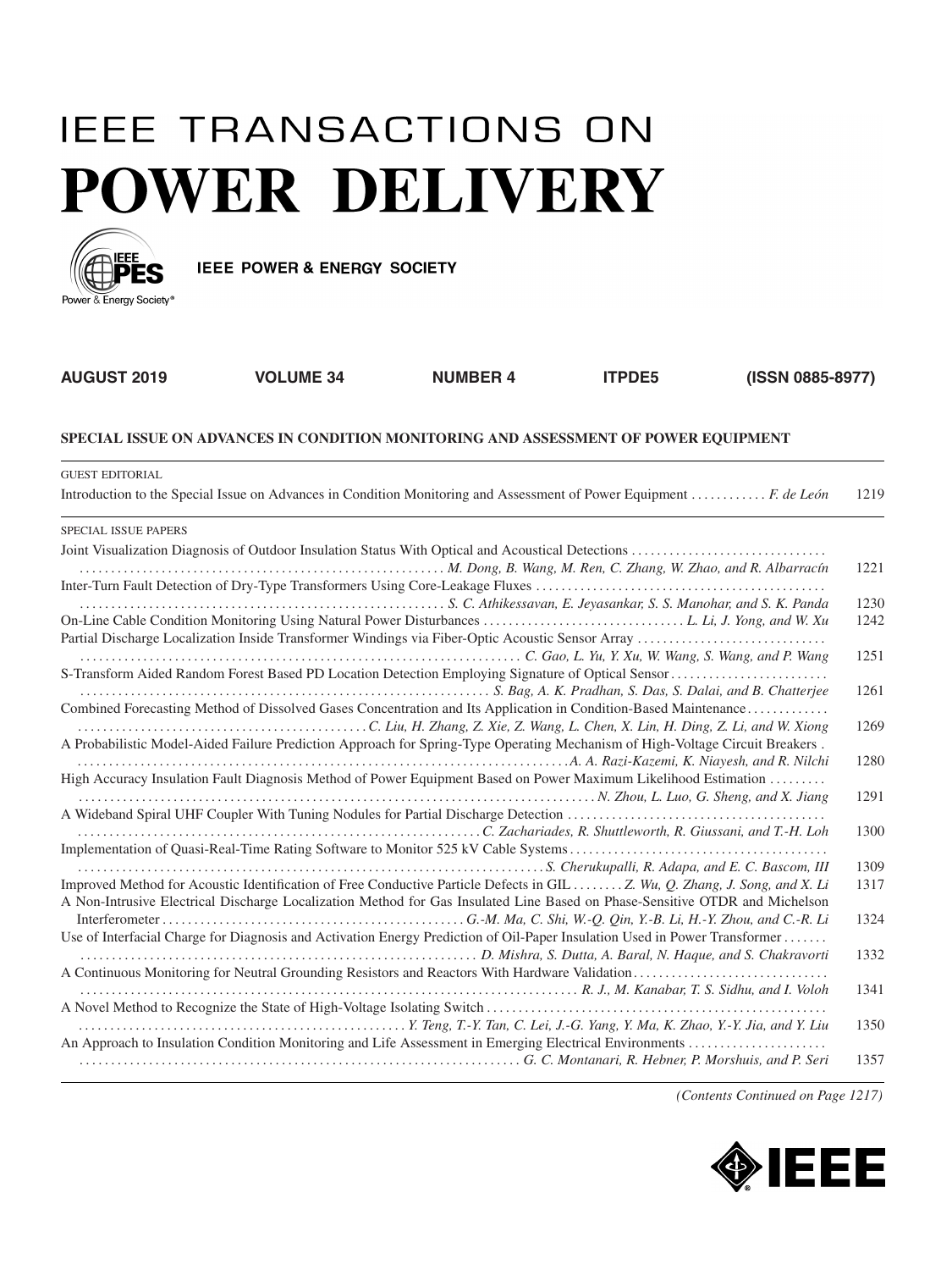## *(Contents Continued from Front Cover)*

| A Multiphysical Model to Study Moisture Dynamics in Transformers  B. García, R. Villarroel, and D. García                                  | 1365 |
|--------------------------------------------------------------------------------------------------------------------------------------------|------|
|                                                                                                                                            | 1374 |
| Evaluating DC Partial Discharge With SF <sub>6</sub> Decomposition Characteristics  F. Zeng, Z. Lei, X. Yang, J. Tang, Q. Yao, and Y. Miao | 1383 |
|                                                                                                                                            |      |
| Dynamic Fault Prediction of Power Transformers Based on Hidden Markov Model of Dissolved Gases Analysis                                    |      |
|                                                                                                                                            | 1393 |
| Detection and Localization of Defects in Cable Sheath of Cross-Bonding Configuration by Sheath Currents                                    |      |
| M. A. Shokry, A. Khamlichi, F. Garnacho, J. M. Malo, and F. Álvarez                                                                        | 1401 |
| Application of X-Ray Inspection for Ultra High Voltage Gas-Insulated Switchgear  J. Wang, W. Ding, Y. Liu, Z. Zheng, and C. Ge             | 1412 |
| Corrosion in Low-Voltage Distribution Networks and Perspectives for Online Condition Monitoring                                            |      |
|                                                                                                                                            | 1423 |
| Analyzing Parameters That Affect the Reliability of Low-Voltage Cable Grids and Their Applicability in Asset Management                    |      |
|                                                                                                                                            | 1432 |
| Improved Dynamic Thermal Model With Pre-Physical Modeling for Transformers in ONAN Cooling Mode                                            |      |
|                                                                                                                                            |      |
|                                                                                                                                            | 1442 |
| A Novel On-Line Substation Instrument Transformer Health Monitoring System Using Synchrophasor Data                                        |      |
|                                                                                                                                            | 1451 |
| A Convolutional Neural Network-Based Deep Learning Methodology for Recognition of Partial Discharge Patterns from High-Voltage             |      |
|                                                                                                                                            |      |
| X. Peng, F. Yang, G. Wang, Y. Wu, L. Li, Z. Li, A. A. Bhatti, C. Zhou, D. M. Hepburn, A. J. Reid, M. D. Judd, and W. H. Siew               | 1460 |
|                                                                                                                                            | 1470 |
|                                                                                                                                            |      |
|                                                                                                                                            | 1478 |
|                                                                                                                                            |      |
|                                                                                                                                            |      |
| M. Mahdipour, A. Akbari, P. Werle, and H. Borsi                                                                                            | 1490 |
| Condition Monitoring of Circuit Switchers for Shunt Capacitor Banks Through Power Quality DataA. F. Bastos and S. Santoso                  | 1499 |
|                                                                                                                                            |      |
|                                                                                                                                            | 1508 |
| Positioning of UHF PD Sensors on Power Transformers Based on the Attenuation of UHF Signals                                                |      |
| C. P. Beura, M. Beltle, and S. Tenbohlen (S. Tenbohlen)                                                                                    | 1520 |
| UHF Measurement in Power Transformers: An Algorithm to Optimize Accuracy of Arrival Time Detection and PD Localization                     |      |
|                                                                                                                                            | 1530 |
| Combined Characterization of Free-Moving Particles in HVDC-GIS Using UHF PD, High-Speed Imaging, and Pulse-Sequence                        |      |
|                                                                                                                                            | 1540 |
|                                                                                                                                            |      |
| Modeling of High-Frequency Current Transformer Based Partial Discharge Detection in High-Voltage Cables                                    |      |
|                                                                                                                                            | 1549 |
|                                                                                                                                            |      |
|                                                                                                                                            | 1557 |
|                                                                                                                                            |      |
|                                                                                                                                            | 1569 |
| Data-Driven Condition Monitoring of Data Acquisition for Consumers' Transformers in Actual Distribution Systems Using T-Statistics         |      |
|                                                                                                                                            | 1578 |
| Real-Time Monitoring of Temperature Rises of Energized Transformer Cores With Distributed Optical Fiber Sensors                            |      |
|                                                                                                                                            |      |
|                                                                                                                                            |      |
| S. R. Moon, M. Nazmunnahar, S. Simizu, A. M. Leary, R. B. Beddingfield, C. Sun, P. Zandhuis, M. E. McHenry, and P. R. Ohodnicki            | 1588 |
|                                                                                                                                            |      |
|                                                                                                                                            | 1599 |
| Fault Analysis of High-Voltage Circuit Breakers Based on Coil Current and Contact Travel Waveforms Through Modified SVM                    |      |
|                                                                                                                                            | 1608 |
|                                                                                                                                            |      |
|                                                                                                                                            | 1619 |
| Aging Assessment of Oil-Paper Insulation of Power Equipment With Furfural Analysis Based on Furfural Generation and Partitioning           |      |
|                                                                                                                                            | 1626 |
|                                                                                                                                            |      |
| A Novel Model for Thermal Behavior Prediction of Oil-Immersed Distribution Transformers With Consideration of Solar Radiation.             |      |
|                                                                                                                                            | 1634 |
| Incipient Faults Monitoring in Underground Medium Voltage Cables of Distribution Systems Based on a Two-Step Strategy                      |      |
| M. Jannati, B. Vahidi, and S. H. Hosseinian (S. H. Hosseinian (S. H. Hosseinian (S. H. Hosseinian                                          | 1647 |
|                                                                                                                                            |      |

*(Contents Continued on Page 1218)*